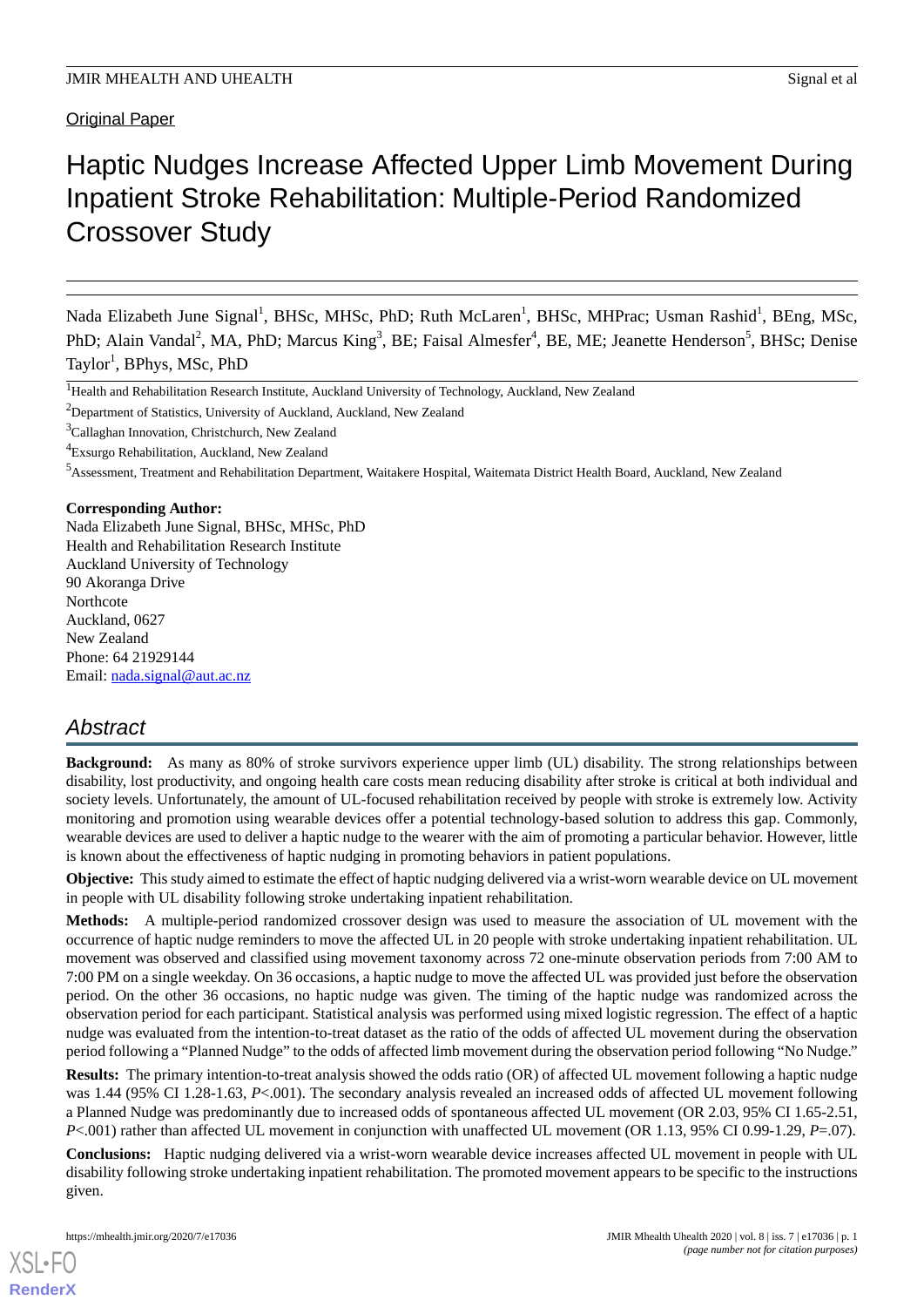**Trial Registration:** Australia New Zealand Clinical Trials Registry 12616000654459; https://www.anzctr.org.au/Trial/Registration/TrialReview.aspx?id=370687&isReview=true

*(JMIR Mhealth Uhealth 2020;8(7):e17036)* doi: [10.2196/17036](http://dx.doi.org/10.2196/17036)

#### **KEYWORDS**

stroke; rehabilitation; physical activity; movement; disability; technology; upper limb; wearable; haptic; nudge

# *Introduction*

Although the incidence of stroke has reduced, its burden continues to grow as more people are surviving after stroke and living with disability [\[1\]](#page-7-0). Direct and indirect health care costs following stroke are strongly correlated with stroke disability, with greater disability associated with greater costs [\[2](#page-7-1),[3\]](#page-7-2). Around 80% of stroke survivors experience upper limb (UL) disability, with only 5%-20% achieving full recovery of UL function [\[4](#page-7-3)-[6\]](#page-7-4). UL disability has subsequent impacts on independence in activities of daily living, discharge destination, return to work, quality of life, and mood [[7-](#page-7-5)[10\]](#page-7-6).

Effective rehabilitation involves high-dose, intensive, task-specific activity [[11\]](#page-8-0). Meta-analyses of randomized controlled trials suggest there is a dose-response relationship, with higher doses of rehabilitation resulting in better outcomes [[12-](#page-8-1)[14\]](#page-8-2). However, studies describing usual stroke care illustrate that the dose of UL rehabilitation received by people with stroke is extremely low, with as little as 4-6 minutes in physiotherapy sessions and 11-17 minutes in occupational therapy sessions [[15\]](#page-8-3). Movement of the affected UL outside formal therapy sessions during inpatient rehabilitation is also low [[16\]](#page-8-4). Consequently, affected UL movement dose, both within formal therapy sessions and across the rehabilitation day, is currently insufficient to reduce UL disability following stroke.

Rehabilitation technologies have been proposed as potential solutions to the limited dose of rehabilitation this population receives [\[17](#page-8-5)]. A number of technological solutions have been developed for use in UL stroke rehabilitation, including virtual reality, gaming, and robotics [[17](#page-8-5)[-19](#page-8-6)]. Despite indications of effectiveness [\[20](#page-8-7),[21\]](#page-8-8), the use of rehabilitation technologies is not yet pervasive in stroke care [[18\]](#page-8-9). Therapists have identified several barriers to adopting rehabilitation technologies, including concerns about patient safety, whether the technology effectively addresses a clinical need, and the feasibility of technologies from time, space, and cost perspectives [[22](#page-8-10),[23\]](#page-8-11). The poor uptake of rehabilitation technologies is inconsistent with research involving people with stroke that indicates rehabilitation technologies can support engagement and interest in performing repetitive rehabilitation activities and offer a means of social support [\[19](#page-8-6),[24,](#page-8-12)[25](#page-8-13)]. Activity monitoring and promotion using wearable devices is a potential low-cost and feasible rehabilitation technology. Research investigating the effect of wearable devices on outcomes following stroke is in its infancy. Preliminary indications suggest that wearable devices may increase the amount and intensity of physical activity undertaken during rehabilitation [[26-](#page-8-14)[28](#page-8-15)] and potentially contribute to improved functional outcomes [\[29](#page-8-16)]. However, the effect of wearable devices on UL rehabilitation and outcomes has been less well studied [\[30](#page-8-17),[31\]](#page-8-18), with much of the research to date

focusing on the accuracy and validity of accelerometry measurement of real-world UL movement [[32](#page-9-0)[-34](#page-9-1)].

Wearable devices that deliver haptic nudges have been used to promote physical activity in both healthy and patient populations [[35](#page-9-2)[-39](#page-9-3)]. Commonly, a haptic nudge reminder is delivered via a small motor embedded inside a wearable device. Wearers are encouraged to respond to a haptic reminder by performing a particular behavior. For example, a haptic nudge might be used to remind the wearer to stand up and move after an extended period of sitting or to undertake rehabilitation exercises. However, despite the pervasiveness of haptic nudging in consumer wearable devices, there remains much to learn about the effectiveness of haptic nudging in promoting behaviors in patient populations. Haptic nudges have been used to effectively promote behaviors in people with autism spectrum disorder [[40](#page-9-4)] and traumatic brain injury engaged in a rehabilitation task [[41\]](#page-9-5). Research also suggests that wearable devices are feasible and well tolerated in people with stroke [\[30](#page-8-17),[42](#page-9-6),[43\]](#page-9-7), with preliminary data indicating haptic nudging via wearable devices may promote affected UL movement [\[31](#page-8-18)]. The aim of this study was to estimate the effect of haptic nudging delivered via a wrist-worn wearable device on UL movement in people with UL disability following stroke undertaking inpatient rehabilitation.

# *Methods*

#### **Study Design**

A multiple-period randomized crossover design was used to measure the association of UL movement with the occurrence of haptic nudge reminders to move the affected UL in 20 people with stroke undertaking inpatient rehabilitation. UL movement was observed and classified using movement taxonomy across 72 one-minute observation periods from 7:00 am to 7:00 pm on a single weekday. On 36 occasions, a haptic nudge (Nudge) to move the affected UL was provided just before the observation period, and on the other 36 occasions, no haptic nudge was given (No Nudge). The timing of the haptic nudge was randomized. Approval for this study was obtained from the New Zealand Health and Disability Ethics Committee (16/NTA/74).

#### **Participants**

All people with stroke admitted to the rehabilitation service from July 2018 through December 2018 were considered for inclusion in this study. Participants were included if they had a confirmed diagnosis of stroke based on the Oxford classification system [[44\]](#page-9-8), presented with UL deficit as a result of stroke as determined by their rehabilitation therapist, were deemed medically stable and fit for rehabilitation by their medical consultant, and provided written informed consent.

```
XSI - F(RenderX
```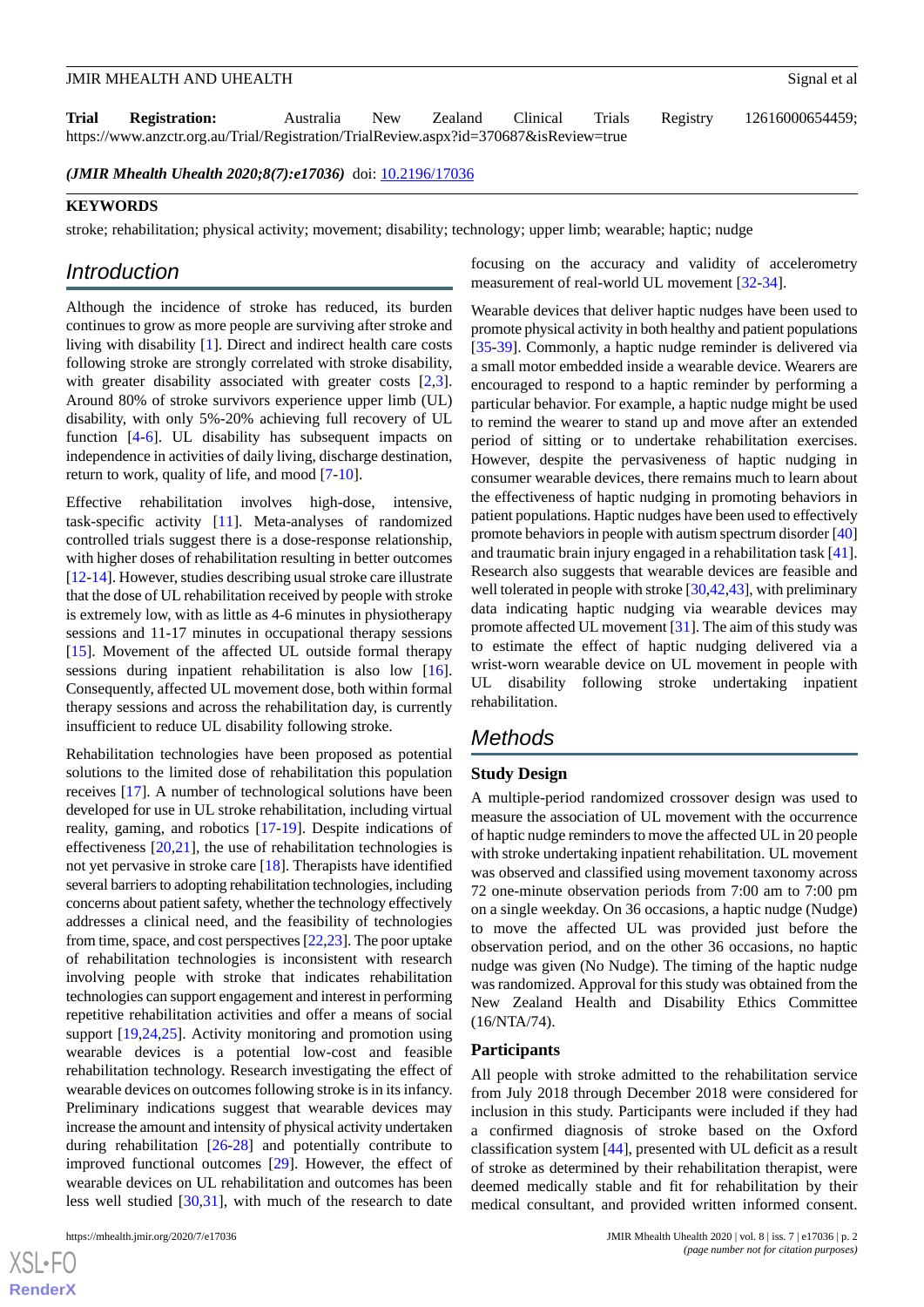Participants were excluded if they had cognitive, behavioral, or communication impairments that, in the opinion of the research team (RM, DT, NS), would limit their ability to participate in the research (for example, if the person was unable to follow a 2-step verbal command or recall the details of the research study); were within 3 days of planned discharge from inpatient rehabilitation; or reported shoulder pain.

#### **Procedure**

Potential participants were identified and referred to the research team by their rehabilitation therapist. They were then informed about the study and screened against the inclusion and exclusion criteria by a trained research assistant. Eligible participants provided written informed consent and identified a mutually agreeable day for data collection. Demographic, clinical, and medical information was gathered from the medical record of consenting participants by the rehabilitation therapist. Collected data included age, sex, ethnicity, date of stroke, type of stroke, side of body most affected, dominant hand prior to stroke, date of admission to the rehabilitation ward, estimated date of discharge, comorbidities, and medications.

On the day of data collection, the participant was fitted with a BuzzNudge wearable device on the wrist of the affected UL. The BuzzNudge is a Bluetooth-enabled wearable device with a 2.3 V coin vibration motor (Precision Microdrives Ltd, Model 310-103), which provided 3 consecutive vibratory stimuli of 0.3 seconds duration at 150 Hz within 1.5 seconds, representing a similar magnitude of stimulus to the vibration of a phone. The researcher explained the value of moving the affected UL after stroke and instructed the participant to "move, try and move, or visualize moving their (affected) arm" following a nudge. The researcher emphasized that the participant should do whatever movement they felt they could manage. If sensation was impaired in the affected UL such that the participant could not feel the haptic nudge, the device was worn on the less affected UL, but the participant was still instructed to use the haptic nudge as a reminder to move the affected UL.

During data collection, participants were followed discreetly out of their field of view around the rehabilitation ward, therapy areas, and hospital facilities by a trained researcher (where feasible). The researcher manually recorded UL movement for 1 minute every 10 minutes [\[45](#page-9-9)]. Each minute of observation was broken into 6 epochs of 10 seconds using a silent interval timer. UL movement was classified according to a previously defined taxonomy: (1) unilateral affected UL movement; (2) unilateral unaffected UL movement; (3) bimanual movement, where movement of both ULs was observed to achieve a common task or purpose; (4) bilateral limb movement, where movement of both ULs was observed to achieve independent or unrelated tasks; and (5) no movement [\[16](#page-8-4)]. When patients were not able to be directly observed (ie, because curtains were drawn or when in showers or toilets), activity was recorded after conferring with the participant, staff, or family members, as appropriate. In circumstances where the activity could not be estimated (eg, during 4 randomly scheduled observer breaks), activity was coded as unobserved [[16,](#page-8-4)[46](#page-9-10)].

Haptic nudge reminders were triggered by the researcher via Bluetooth immediately before movement observation according

[XSL](http://www.w3.org/Style/XSL)•FO **[RenderX](http://www.renderx.com/)** to a planned randomization schedule. For half of the observation periods, a haptic nudge was to be provided, and for half, a haptic nudge was not to be provided. Further details regarding the randomization schedule are presented in [Multimedia Appendix](#page-7-7) [1.](#page-7-7) Haptic nudges were not triggered if the participant was not visible, the participant was asleep, or a nudge was considered inappropriate (eg, if the participant was drinking a hot beverage or undertaking an assessment procedure). Any scheduled nudge that was not given was recorded as a "Missed Nudge."

#### **Statistical Analysis**

Coded data were entered into a Microsoft Excel spreadsheet. Descriptive analysis was used to examine the amount and type of UL movement. If a participant withdrew from the study, their movement observations were coded as missing values, and their scheduled nudges were coded as Missed Nudges. Statistical analysis was performed using mixed logistic regression. Total affected UL movement was collated based on all observations in which the affected UL was moved: total affected UL  $m$ ovement = unilateral affected UL movement + bilateral limb movement + bimanual movement.

In the primary analysis using the intention-to-treat dataset, nudges were represented as a fixed effect factor with two levels: Planned Nudge (ie, Nudge + Missed Nudge) and No Nudge, meaning the analysis considered whether a nudge was planned or not, rather than delivered. The effect of Planned Nudges was evaluated as the ratio of the odds of affected UL movement during the observation period following a Planned Nudge to the odds of affected UL movement during the observation period following No Nudge. More formally, the primary null hypothesis tested with the model was:  $H_0$ : OR  $_{Planned\ Nudge/No\ Nudge} = 1$ .

The sensitivity of the effect of the Planned Nudge to missing values was tested with the pooled effect of 10 worst-case random imputations at the level of the participant with the worst outcomes.

In the secondary analysis using the intention-to-treat dataset, two additional models were used to evaluate the effect of a Planned Nudge on unilateral affected UL movement and the sum of bilateral limb movement + bimanual movement, respectively. A post-hoc exploratory analysis with an instrumental variable approach was used to evaluate the local average treatment effect (also known as complier average causal effect) of the haptic nudge reminder. This analysis considered the effect of the haptic nudge when delivered (Nudged) compared with no haptic nudge (Not Nudged) irrespective of the schedule on total affected UL movement. To explain the variation in UL movement across the day, all models fitted the data with smooth natural splines that had 1 degree of freedom per hour. To account for correlated repeated measures, the models included hierarchical random effects per participant and per hour within participant. Statistical analyses were performed using R version 3.5.1 (R Foundation for Statistical Computing, Vienna, Austria) with *lme4* version 1.1-21 [[47\]](#page-9-11), *splines* version 3.5.1 [\[48](#page-9-12)], and *emmeans* version 1.3.4 [\[39](#page-9-3)]. The threshold of statistical significance was set at .05. A detailed statistical analysis report containing code snippets and additional graphical representations of data is available in [Multimedia Appendix 1](#page-7-7).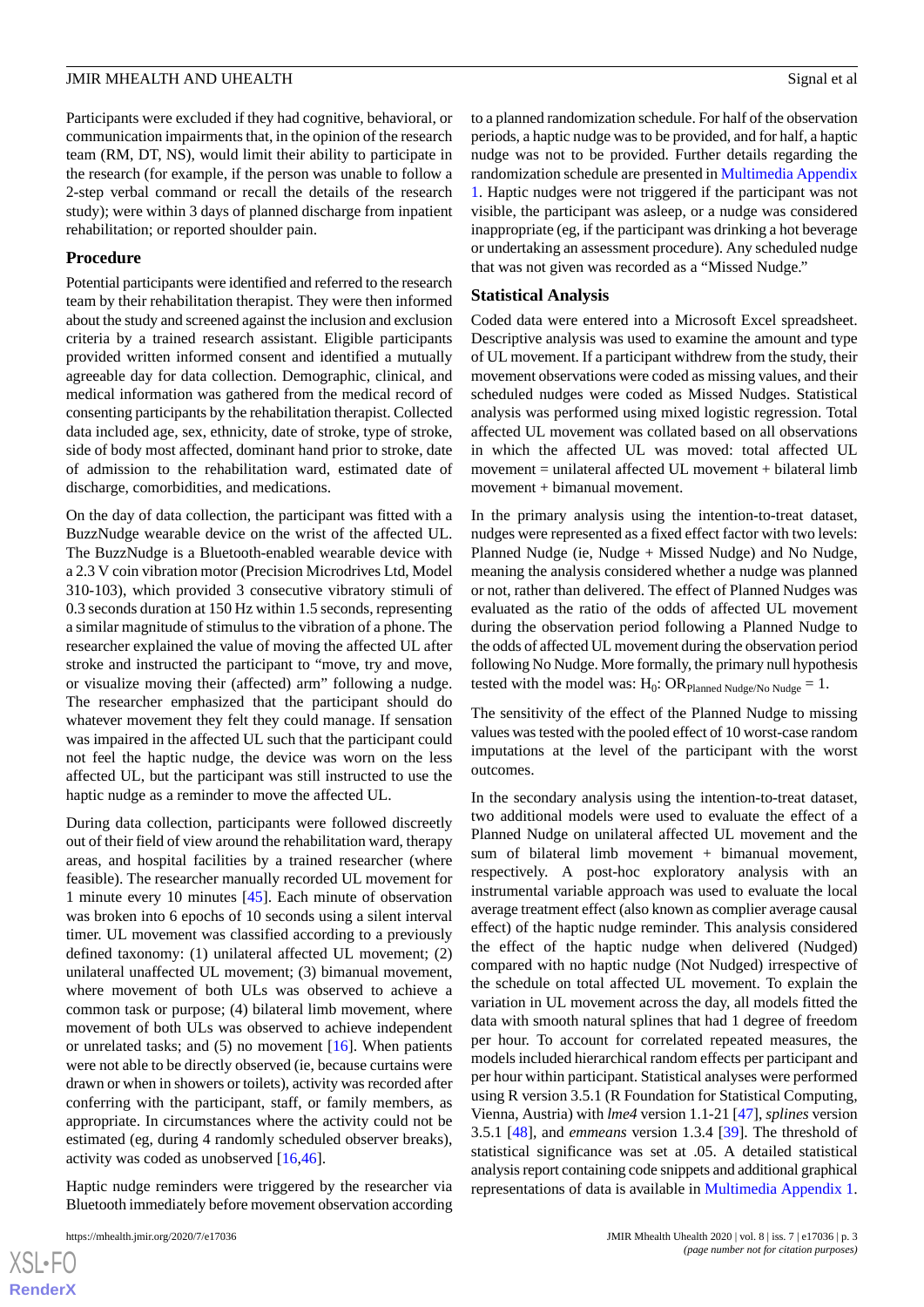# *Results*

# **Participant Characteristics**

In total, 20 people consented to participate in this study ([Table](#page-3-0) [1\)](#page-3-0). Participants' median age was 76 years (IQR 68-83 years), and the median time since stroke was 23.5 days (IQR 8.25-38.25 years); 9 participants had left hemiparesis, 10 had right hemiparesis, and 1 participant had bilateral symptoms with the

#### <span id="page-3-0"></span>**Table 1.** Participant demographics.

left UL more affected than the right. Five participants had total anterior circulation syndrome, 10 had partial anterior circulation syndrome, 4 had lacunar circulation syndrome, and 1 had posterior circulation syndrome. Of the participating patients, 4 had hemorrhagic stroke, and 16 had ischemic stroke. Participant 2 was withdrawn from the study when 6 nudges in a row were unable to be delivered due to a technical error. Participant 6 asked to withdraw 20 minutes into data collection due to experiencing anxiety associated with wearing the device.

| Participant    | Age range (years) Gender |        | Stroke classification                 | Days since stroke | AUL <sup>a</sup> | $AUL =$ dominant $UL^b$ Device worn on AUL |                |
|----------------|--------------------------|--------|---------------------------------------|-------------------|------------------|--------------------------------------------|----------------|
| $\mathbf{1}$   | 70-79                    | Male   | $\ensuremath{\text{LACS-I}^c}\xspace$ | 9                 | Left             | No                                         | Yes            |
| 2 <sup>d</sup> | 80-89                    | Female | $TACS-Ie$                             | 39                | Left             | No                                         | Yes            |
| $\mathfrak{Z}$ | 70-79                    | Female | TACS-I                                | 59                | Left             | No                                         | Yes            |
| $\overline{4}$ | 40-49                    | Female | $LACS-Hf$                             | $8\,$             | Right            | Yes                                        | Yes            |
| 5              | 60-69                    | Female | PACS-I <sup>g</sup>                   | 5                 | Right            | Yes                                        | Yes            |
| 6 <sup>d</sup> | 80-89                    | Male   | PACS-I                                | 34                | Left             | No                                         | Yes            |
| $\tau$         | 70-79                    | Male   | TACS-I                                | 27                | Right            | Yes                                        | Yes            |
| $\,8\,$        | 80-89                    | Female | PACS-I                                | $\tau$            | Left             | No                                         | Yes            |
| 9              | 80-89                    | Male   | TACS-I                                | 67                | Right            | Yes                                        | Yes            |
| 10             | 60-69                    | Male   | PACS-I                                | 36                | Right            | Yes                                        | Yes            |
| 11             | 50-59                    | Female | TACS-I                                | 25                | Left             | Yes                                        | Yes            |
| 12             | 70-79                    | Male   | LACS-H                                | 33                | Left             | N <sub>o</sub>                             | No             |
| 13             | 80-89                    | Male   | PACS-I                                | 12                | Left             | No                                         | Yes            |
| 14             | 60-69                    | Male   | $_{\rm LACS-I}$                       | 3                 | Right            | Yes                                        | N <sub>o</sub> |
| 15             | 70-79                    | Male   | PACS-H <sup>h</sup>                   | 40                | Right            | Yes                                        | Yes            |
| 16             | 80-89                    | Female | PACS-I                                | $22\,$            | Right            | Yes                                        | Yes            |
| 17             | 60-69                    | Female | PACS-I                                | 6                 | Left             | N <sub>o</sub>                             | Yes            |
|                |                          |        |                                       |                   | Bilater-         |                                            |                |
| 18             | 60-69                    | Male   | POCS-I <sup>i</sup>                   | 10                | al               | Yes                                        | Yes            |
| 19             | 80-89                    | Male   | PACS-I                                | 9                 | Right            | Yes                                        | Yes            |
| 20             | 80-89                    | Male   | PACS-H                                | 160               | Right            | Yes                                        | Yes            |

<sup>a</sup>AUL: affected upper limb.

 $b$ UL: upper limb.

<sup>c</sup>LACS-I: lacunar circulation syndrome ischemic.

<sup>d</sup>Participant withdrawn.

<sup>e</sup>TACS-I: total anterior circulation syndrome ischemic.

<sup>f</sup>LACS-H: lacunar circulation syndrome hemorrhagic.

<sup>g</sup>PACS-I: partial anterior circulation syndrome ischemic.

<sup>h</sup>PACS-H: partial anterior circulation syndrome hemorrhagic.

<sup>i</sup>POCS-I: posterior circulation syndrome ischemic.

#### **Data Completeness**

In total, 7517 of a possible 8640 observations of movement in 10-second time intervals were recorded across the 20 participants (median 414 observations/participant, IQR 402-420 observations/participant, range 12-432 observations/participant),

representing data completeness of 87.0%. Data loss was due to the 2 participants who withdrew (769/8640 observations, 8.9%) and the remaining participants being away from the service for appointments or involved in private personal hygiene activities (354/8640 observations, 4.1%).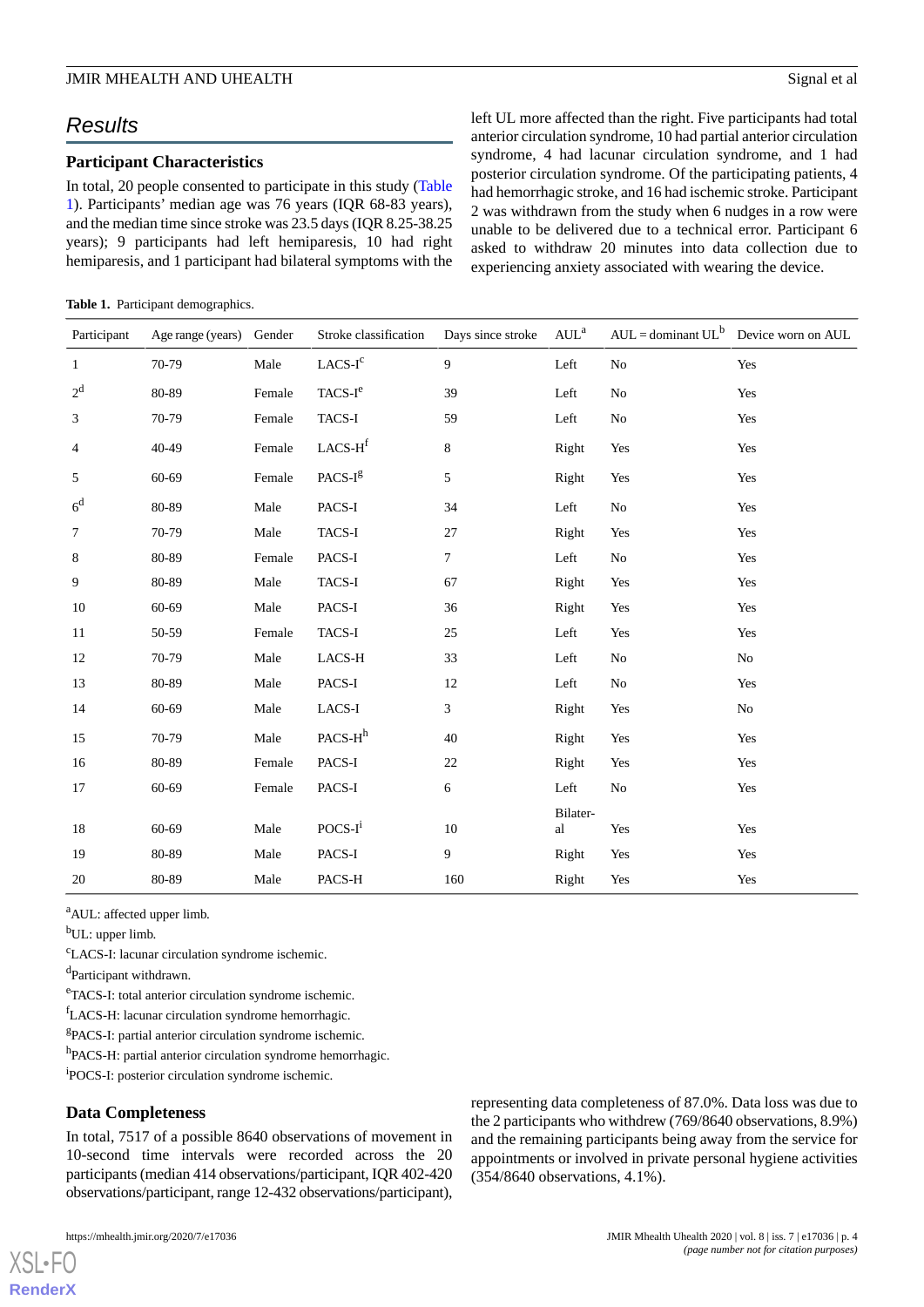Of the 720 Planned Nudges, 32.6% (235 Nudges) were not delivered (Missed Nudge), with 8.7% (63/720 Nudges) ascribed to the 2 participants that withdrew. For the remaining Missed Nudges, participants were sleeping for 12.6% (90/720) of the Planned Nudges; Nudges could not be directly observed for 6.7% (48/720) of the Planned Nudges; a nudge was deemed inappropriate for 2.8% (20/720) of the Planned Nudges; a technical error prevented nudging for 1.4% (10/720) of the Planned Nudges; and the reason was not stated for 0.4% (3/720) of the Planned Nudges.

# **UL Movement**

During observations without a nudge scheduled (No Nudge), the affected UL moved 19.2% of the time; 15.6% of movement occurred in conjunction with the unaffected UL, and only 3.6% of the time the movement was of the affected UL by itself. The unaffected UL moved 39.2% of the time, with half of this movement (23.6%) being movement of the unaffected UL by itself. Participants used one or both ULs for 42.8% of the observation time.

# **Haptic Nudge Effect**

<span id="page-4-0"></span>The results of the statistical analyses are presented in [Table 2](#page-4-0). The treatment effect of the intervention is represented by the odds ratio (OR) for Planned Nudge versus No Nudge. This OR indicated that the odds of moving the affected UL either independently (unilateral affected UL movement) or in concert with the unaffected limb (bimanual movement or bilateral limb movement) was 1.44 times greater following a Planned Nudge than following No Nudge. The proportions estimated by the model for the affected UL movement (unilateral affected UL  $m$ ovement + bilateral limb movement + bimanual movement) recorded during the observation periods following a Planned Nudge and No Nudge were 26.7% (95% CI 15.4%-42.2%) and 20.2% (95% CI 11.2%-33.6%), respectively. Therefore, the average absolute increase in the proportion of affected UL movement with the intervention was 6.5% (95% CI 4.2%-8.6%), representing an increase of 32.2% in average activity. The sensitivity analysis showed that the effect of the Planned Nudge on unilateral affected UL movement + bilateral limb movement + bimanual movement was robust to missing values (*P*<.001). The proportion of observation periods with affected UL movement following Planned Nudges and No Nudges by participants is represented in [Table 3](#page-5-0).

The secondary analysis revealed that the odds of moving the affected UL independently (unilateral affected UL movement) was 2.03 times greater following a Planned Nudge than following No Nudge. However, the OR for either bilateral or bimanual movement (bilateral limb movement + bimanual movement) was only 1.13 times greater. The exploratory analysis revealed that the OR for the effect of the haptic nudge when delivered (Nudged) compared with no haptic nudge (Not Nudged) irrespective of the schedule was 1.64.

Table 2. Odds of an affected upper limb (UL) movement recorded during the observation periods.

| Estimate                                 | Odds ratio | 95% CI        | Standard error | Z value | P value |  |
|------------------------------------------|------------|---------------|----------------|---------|---------|--|
| Planned nudge/no nudge                   |            |               |                |         |         |  |
| Primary analysis: $AU^a + BiL^b + BiM^c$ | 1.44       | $1.28 - 1.63$ | 0.09           | 5.86    | < 0.001 |  |
| Sensitivity analysis: AU+BiL+BiM         | 1.30       | 1.16-1.46     | 0.08           | 4.4     | < 0.001 |  |
| Secondary analysis: AU                   | 2.03       | 1.65-2.51     | 0.22           | 6.65    | < 0.01  |  |
| Secondary analysis: BiL+BiM              | 1.13       | $0.99 - 1.29$ | 0.08           | 1.80    | .07     |  |
| Nudged/not nudged                        |            |               |                |         |         |  |
| Exploratory analysis: AU+BiL+BiM         | 1.64       | 1.42-1.89     | 0.12           | 6.77    | < 0.01  |  |

<sup>a</sup>AU: unilateral affected upper limb movement.

 $<sup>b</sup>$ BiL: bilateral limb movement.</sup>

 $c_{\text{RiM}}$ . bimanual movement.

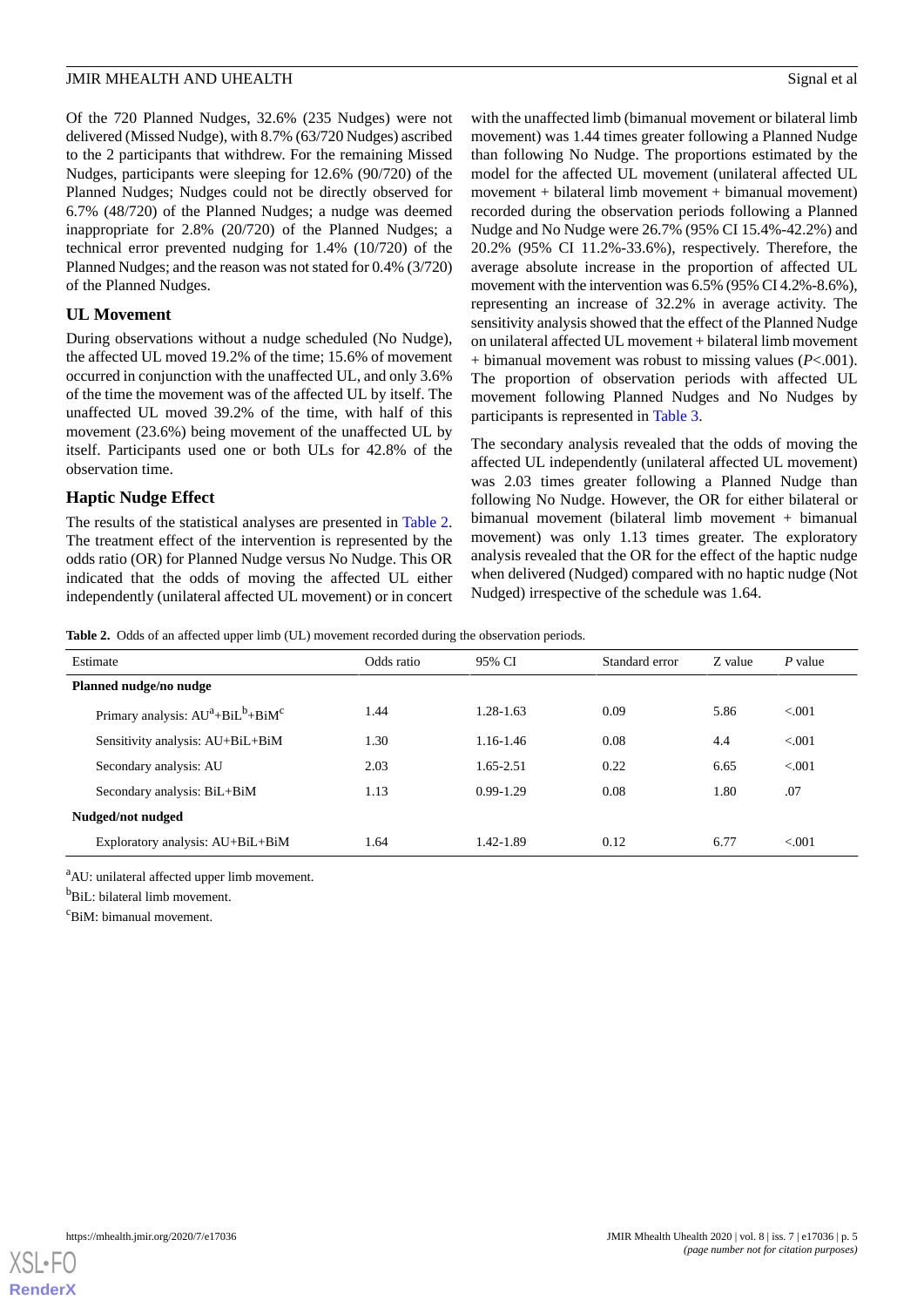<span id="page-5-0"></span>**Table 3.** Proportion of observations with affected upper limb movment (unilateral affected upper limb movement + bilateral limb movement + bimanual movement) following No Nudge and Planned Nudge.

| Participant      | No Nudge (%) | Planned Nudge (%) |
|------------------|--------------|-------------------|
| $\,1\,$          | 7.41         | $11.11\,$         |
| $2^{\rm a}$      | $1.85\,$     | $0.00\,$          |
| $\mathfrak{Z}$   | 26.39        | 30.09             |
| $\overline{4}$   | 3.24         | 13.89             |
| 5                | 46.30        | 52.31             |
| $6^{\rm a}$      | 3.70         | $0.00\,$          |
| $\boldsymbol{7}$ | 18.06        | 12.96             |
| $\,8\,$          | 35.19        | 38.89             |
| $\boldsymbol{9}$ | 1.39         | 5.56              |
| $10\,$           | 16.67        | $9.26\,$          |
| $11\,$           | 5.56         | 7.87              |
| $12\,$           | 6.48         | 0.93              |
| 13               | 30.09        | 37.96             |
| $14\,$           | 15.74        | 42.13             |
| $15\,$           | 20.83        | 39.35             |
| $16\,$           | 32.87        | 43.98             |
| 17               | 23.61        | 37.96             |
| $18\,$           | 38.89        | 24.54             |
| 19               | 25.93        | 43.06             |
| $20\,$           | 23.61        | 16.67             |

<sup>a</sup>Participant withdrawn.

# *Discussion*

#### **Principal Findings**

This multiple-period randomized crossover study explored the effect of haptic nudging on UL movement in people with stroke. Haptic nudging increased the likelihood that a person with stroke moved their affected UL by 1.44 times (*P*<.001) during the subacute rehabilitation phase. Haptic nudging resulted in a relative increase in the proportion of affected UL movement of 32.2%. The actual amount and type of UL movement observed without nudging in our study was comparable with our previously published research [[16\]](#page-8-4) and other observational studies [[33,](#page-9-13)[46](#page-9-10)]. This strengthens the assertion that haptic nudges influence the amount of affected UL movement in people with stroke. This study is the first to specifically investigate whether haptic nudges delivered by a wrist-worn wearable device influence the amount of UL movement undertaken during rehabilitation following stroke. Given the limited amount of spontaneous UL movement following stroke [[16](#page-8-4)[,46](#page-9-10),[49\]](#page-9-14) and the challenges associated with increasing the dose of UL rehabilitation [\[15](#page-8-3),[50](#page-9-15)], these research findings indicate that haptic nudging represents a potentially powerful stroke rehabilitation tool that could be easily implemented in clinical practice.

Our secondary analysis clarified the type of UL movement promoted by haptic nudging. Participants were 2.03 times more

 $XS$  • FC **[RenderX](http://www.renderx.com/)** likely to move their affected UL in isolation (unilateral affected UL movement) following a haptic nudge compared with moving the affected UL in concert with the unaffected UL (bimanual movement + bilateral limb movement), which was just  $1.13$ times more likely. Given that participants were instructed to move their affected UL rather than both limbs together, the instructions related to haptic nudging may be important in determining exactly which movements are promoted. This specificity in effect has been noted in other studies in which people with stroke altered their behavior in response to feedback. Dobkin and Plummer-D'Amato [\[51](#page-9-16)] gave daily feedback in relation to gait speed to people with stroke undertaking rehabilitation. They reported the feedback group had significantly increased gait speed but did not change walking endurance or independence compared with the control group (usual care). Our study contributes to the growing body of research suggesting that drawing attention to specific aspects of movement and physical activity throughout the rehabilitation day can influence patient behavior during stroke rehabilitation [[26](#page-8-14)[-31](#page-8-18)].

The greater odds of moving the affected UL in the minute following a planned nudge resulted in a 32.2% increase in the average amount of movement. Another small-scale proof-of-concept study involving people with stroke  $(n=7)$  [\[30](#page-8-17)] indicated an increase of 19.7% in the average amount of affected UL movement in the hour following a haptic nudge reminder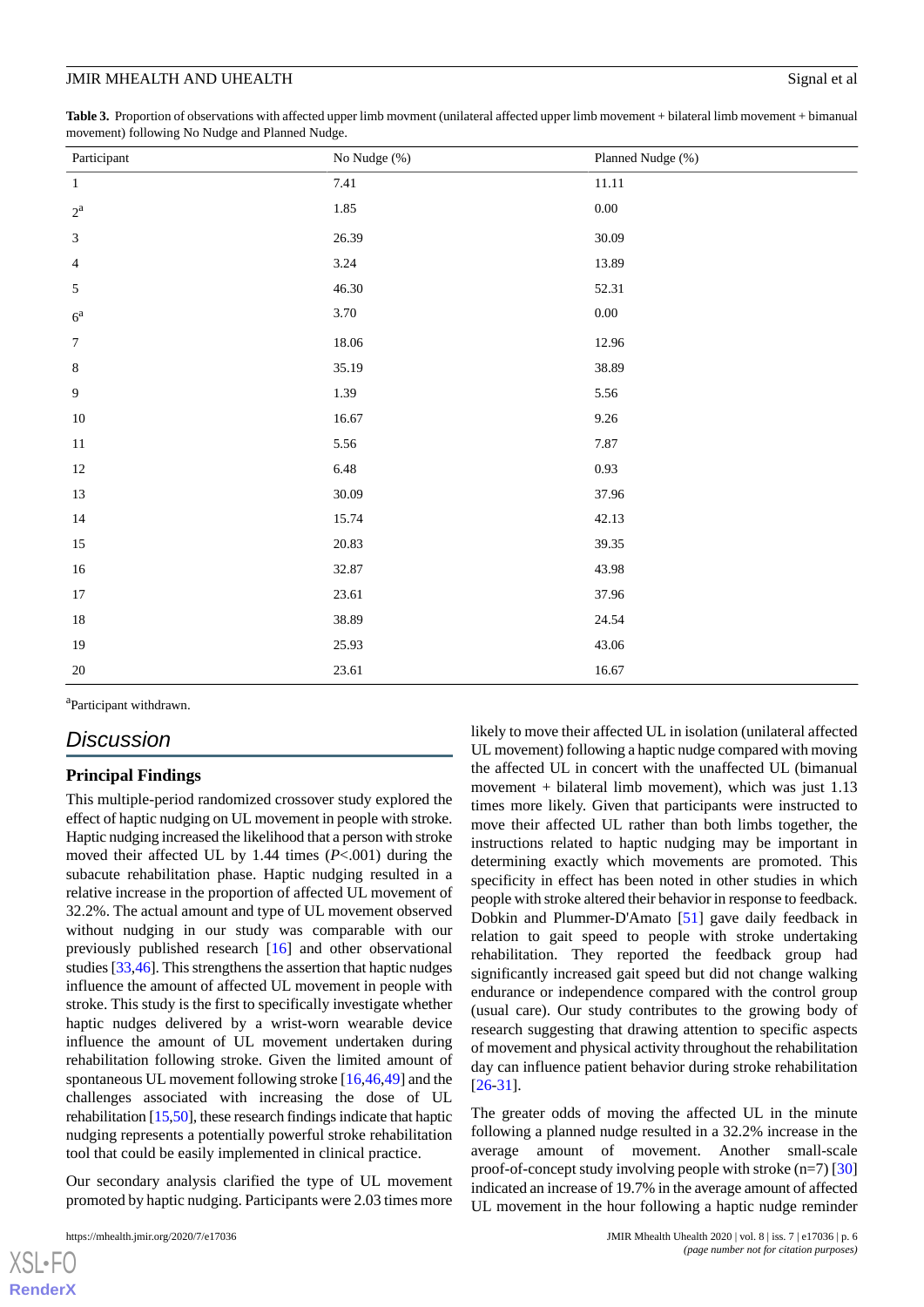to undertake exercises. In that study, participants were instructed to perform up to 80 repetitions of task-specific training in response to a haptic nudge, but only received a median of 4 nudges across the rehabilitation day. In contrast, participants in our study received an average of 27 haptic nudges and were instructed to move, try to move, or think about moving their affected UL following a nudge. It is not yet known how the frequency of nudges, burden of the required behavioral response, and capacity to integrate that response into everyday activities influence the magnitude and duration of the haptic nudge effect in people with stroke.

Results for individual participants illustrated that there was considerable variability in response to haptic nudging. For example, 13 participants increased the amount of movement of their affected UL in response to nudging, with 8 exhibiting large relative increases. In contrast, 5 participants had a reduction in the amount of affected UL movement in response to haptic nudging. There appeared to be no relationship between individual response and participant age, stroke severity, hemiplegic side, or whether the hemiplegic side was the dominant hand. Although the researchers checked that the participant understood the instruction to move the affected UL in response to haptic nudging at the beginning of data collection, it remains unclear whether cognitive, communication, perceptual, or sensory deficits influenced participants' ability to attend and respond to the nudge. Other nudging modalities (eg, auditory tones, lights, and text messaging) may be effective and more appropriate than haptic vibration for some people with stroke [[52\]](#page-9-17). In addition, we relied on observation of movement, and it was not possible to determine whether participants who were more severely affected were attempting to or thinking about moving their affected UL. This could be addressed in future research by using alternative data collection methods such as ecological momentary assessment [\[53](#page-9-18)] or electroencephalography to determine movement intention [[54\]](#page-10-0). One participant who had moved less in response to haptic nudging had a cerebellar stroke that influenced UL movement bilaterally; advocating increased movement of the more affected limb might have been inappropriate in that case. The relationship between haptic nudge efficacy and clinical and demographic factors requires further investigation to ensure that this type of technology is used appropriately.

The magnitude of effect in response to haptic nudging might have been underestimated in our study given that we included observations in which planned nudges were not delivered (Missed Nudges), for example, when a participant was asleep or not visible to the researcher. This assertion was supported by the exploratory analysis that revealed the OR for the effect of the scheduled nudge when actually delivered compared with no haptic nudge was 1.64. It is also noteworthy that our participants were advised of the value of moving the affected UL after stroke on a single occasion. The effect of haptic nudging may be enhanced by providing regular positively framed information on the consequences of nudged behavior (eg, "more movement promotes recovery"), encouraging explicit action planning (eg, "I will move my affected arm by…when I feel the nudge"), repeated practice of the desired behavioral response to the haptic nudge, and tracking and reporting the

desired behavior [\[35](#page-9-2),[55](#page-10-1)[,56](#page-10-2)]. In commercial wearable devices, haptic nudging is commonly coupled with other behavior change and persuasive strategies including education, gamification, social support via social network services, and reward systems [[56,](#page-10-2)[57\]](#page-10-3). It is likely that the magnitude of effect of a comprehensive rehabilitation wearable technology that incorporates haptic nudging with other behavioral change and persuasive strategies would have a larger effect than the effect of haptic nudging alone, as estimated in this study [[35,](#page-9-2)[58](#page-10-4),[59\]](#page-10-5).

This study sought to investigate the effect of haptic nudging on UL movement across an inpatient rehabilitation day; we did not explore the effect on UL movement over a longer timeframe or in a community setting. It is possible that people with stroke habituate or become less responsive to haptic nudging with everyday use. Conversely, they may learn to respond to haptic nudging more effectively over time. Understanding the effect over time is important, as increasing the dose of upper limb movement to a therapeutic level through continued engagement over a matter of weeks to months is likely required to promote functional gains. In the subacute phase following stroke, adherence to wearable devices has been reported as high [\[31](#page-8-18)[,42](#page-9-6)], although use appears to dwindle over time [\[42](#page-9-6)]. This is consistent with studies in healthy community-dwelling people, where half to two-thirds of purchasers continued to use wearable devices 6 months after purchase [\[35](#page-9-2),[36](#page-9-19)]. In healthy populations, uptake and ongoing use of such devices are influenced by personal characteristics, including age, computer self-efficacy, ease of use, usual levels of physical activity, internalization of intention to change, and personality [[36](#page-9-19)[,60](#page-10-6)]. Although wearable devices have been found to be acceptable to people with stroke [[61\]](#page-10-7), one of our participants withdrew at the beginning of data collection because wearing the device made him feel anxious. Previous research indicates that the use of wearable technologies may increase anxiety in clinical populations [\[62](#page-10-8),[63\]](#page-10-9). When developing wearable devices to promote physical activity and movement in people with stroke it may be important to consider the personal and clinical characteristics of the intended users, when and where in the continuum of care the device will be used and for how long, and how users' engagement and adherence can be supported.

#### **Limitations**

A key limitation of this study was that the researcher observing and recording movement was also responsible for triggering the nudge and therefore not blinded to the intervention. While the randomization schedule was designed to address lag, where the effect of a nudge influences subsequent movement observation periods (refer to [Multimedia Appendix 1\)](#page-7-7), the duration of the nudge effect was unknown and might have influenced subsequent observations. While participants were blinded to the study hypothesis, it is possible that the research protocol, particularly being observed by a researcher, may have influenced the likelihood they moved in response to the haptic nudge. Documentation of the number of potential participants screened and the reasons for exclusion from the study would have helped to interpret the external validity of the study findings. A more detailed evaluation of the included participants' sensorimotor, perceptual, cognitive, and communication impairments along with measurement of their UL functional

 $XSJ \cdot F$ **[RenderX](http://www.renderx.com/)**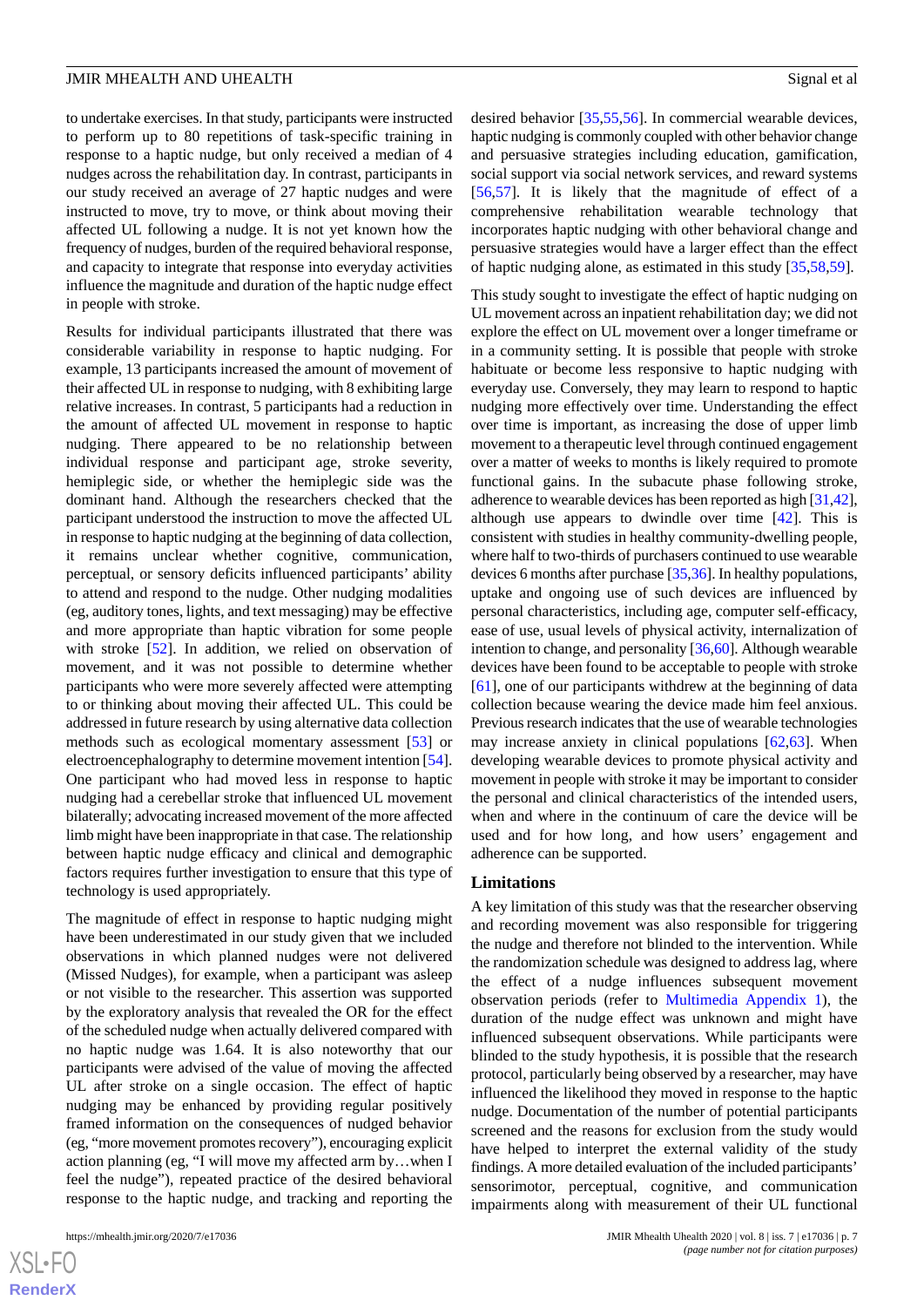abilities may have allowed for a more nuanced interpretation of the effect of haptic nudging in people with different clinical presentations of stroke.

#### **Conclusions**

Haptic nudging increased the likelihood that a person with stroke moved their affected UL by 1.44 times. This equated to an increase of 32% in the average amount of affected UL movement. Participants were twice (OR 2.03) as likely to move their affected UL in isolation (unilateral affected UL movement)

in response to haptic nudging, compared with movement in conjunction with the unaffected UL (OR 1.13), indicating that the effect of haptic nudging was specific to the behavioral instructions given. Given the limited amount of spontaneous UL movement following stroke and the challenges associated with increasing the dose of UL rehabilitation, haptic nudging as part of a comprehensive wearable device aimed at increasing the dose of UL movement represents a potentially powerful stroke rehabilitation tool.

## **Acknowledgments**

This research was funded by a grant from the New Zealand Medical Technologies Centre of Research Excellence. The authors are grateful to the Waitemata District Health Board and the staff of the rehabilitation service at Waitakere Hospital who supported this research. Simon Tse, Rohil Chauhan, Shikha Chaudhary, Abdallah Abou El Ela, and Nicole Wallen contributed to data collection.

# **Authors' Contributions**

NS, DT, and MK conceptualized the study and acquired funding. DT, AV, RM, and NS designed the methodology, and RM, DT, and NS performed project administration. RM and JH collected the data, and MK and FA were responsible for the technology. Data analysis was performed by UR and AV, and UR created the visualizations. Supervision was performed by NS and DT. The original draft was written by NS, RM, and UR, and all authors reviewed and edited the manuscript.

# <span id="page-7-7"></span>**Conflicts of Interest**

None declared.

# **Multimedia Appendix 1**

<span id="page-7-0"></span>Statistical analysis for the haptic nudge study. [[PDF File \(Adobe PDF File\), 738 KB](https://jmir.org/api/download?alt_name=mhealth_v8i7e17036_app1.pdf&filename=4f3cca2c485a6cbb52b7109fa9f1f85e.pdf)-[Multimedia Appendix 1\]](https://jmir.org/api/download?alt_name=mhealth_v8i7e17036_app1.pdf&filename=4f3cca2c485a6cbb52b7109fa9f1f85e.pdf)

#### <span id="page-7-1"></span>**References**

- <span id="page-7-2"></span>1. Yu A, Kapral MK. More people are surviving after acute stroke. BMJ 2019 May 22;365:l2150 [\[FREE Full text\]](http://www.bmj.com/cgi/pmidlookup?view=long&pmid=31122927) [doi: [10.1136/bmj.l2150\]](http://dx.doi.org/10.1136/bmj.l2150) [Medline: [31122927](http://www.ncbi.nlm.nih.gov/entrez/query.fcgi?cmd=Retrieve&db=PubMed&list_uids=31122927&dopt=Abstract)]
- <span id="page-7-3"></span>2. Dewilde S, Annemans L, Peeters A, Hemelsoet D, Vandermeeren Y, Desfontaines P, et al. Modified Rankin scale as a determinant of direct medical costs after stroke. Int J Stroke 2017 Jun 06;12(4):392-400. [doi: [10.1177/1747493017691984\]](http://dx.doi.org/10.1177/1747493017691984) [Medline: [28164742](http://www.ncbi.nlm.nih.gov/entrez/query.fcgi?cmd=Retrieve&db=PubMed&list_uids=28164742&dopt=Abstract)]
- 3. Mittmann N, Seung SJ, Hill MD, Phillips SJ, Hachinski V, Coté R, et al. Impact of Disability Status on Ischemic Stroke Costs in Canada in the First Year. Can. J. Neurol. Sci 2014 Dec 02;39(6):793-800. [doi: [10.1017/s0317167100015638](http://dx.doi.org/10.1017/s0317167100015638)]
- <span id="page-7-4"></span>4. Kwakkel G, van Peppen R, Wagenaar RC, Wood Dauphinee S, Richards C, Ashburn A, et al. Effects of augmented exercise therapy time after stroke: a meta-analysis. Stroke 2004 Nov;35(11):2529-2539. [doi: [10.1161/01.STR.0000143153.76460.7d](http://dx.doi.org/10.1161/01.STR.0000143153.76460.7d)] [Medline: [15472114](http://www.ncbi.nlm.nih.gov/entrez/query.fcgi?cmd=Retrieve&db=PubMed&list_uids=15472114&dopt=Abstract)]
- <span id="page-7-5"></span>5. Houwink A, Nijland RH, Geurts AC, Kwakkel G. Functional recovery of the paretic upper limb after stroke: who regains hand capacity? Arch Phys Med Rehabil 2013 May;94(5):839-844. [doi: [10.1016/j.apmr.2012.11.031\]](http://dx.doi.org/10.1016/j.apmr.2012.11.031) [Medline: [23201317](http://www.ncbi.nlm.nih.gov/entrez/query.fcgi?cmd=Retrieve&db=PubMed&list_uids=23201317&dopt=Abstract)]
- 6. Hendricks HT, van Limbeek J, Geurts AC, Zwarts MJ. Motor recovery after stroke: A systematic review of the literature. Archives of Physical Medicine and Rehabilitation 2002 Nov;83(11):1629-1637. [doi: [10.1053/apmr.2002.35473](http://dx.doi.org/10.1053/apmr.2002.35473)]
- <span id="page-7-6"></span>7. Morris JH, van Wijck F, Joice S, Donaghy M. Predicting health related quality of life 6 months after stroke: the role of anxiety and upper limb dysfunction. Disabil Rehabil 2013 Feb;35(4):291-299. [doi: [10.3109/09638288.2012.691942\]](http://dx.doi.org/10.3109/09638288.2012.691942) [Medline: [22691224](http://www.ncbi.nlm.nih.gov/entrez/query.fcgi?cmd=Retrieve&db=PubMed&list_uids=22691224&dopt=Abstract)]
- 8. Wang YC, Kapellusch J, Garg A. Important factors influencing the return to work after stroke. Work 2014;47(4):553-559. [doi: [10.3233/WOR-131627\]](http://dx.doi.org/10.3233/WOR-131627) [Medline: [23531585\]](http://www.ncbi.nlm.nih.gov/entrez/query.fcgi?cmd=Retrieve&db=PubMed&list_uids=23531585&dopt=Abstract)
- 9. Frank M, Conzelmann M, Engelter S. Prediction of Discharge Destination after Neurological Rehabilitation in Stroke Patients. Eur Neurol 2010;63(4):227-233. [doi: [10.1159/000279491\]](http://dx.doi.org/10.1159/000279491)
- 10. Faria-Fortini I, Michaelsen SM, Cassiano JG, Teixeira-Salmela LF. Upper Extremity Function in Stroke Subjects: Relationships between the International Classification of Functioning, Disability, and Health Domains. Journal of Hand Therapy 2011 Jul;24(3):257-265. [doi: [10.1016/j.jht.2011.01.002\]](http://dx.doi.org/10.1016/j.jht.2011.01.002)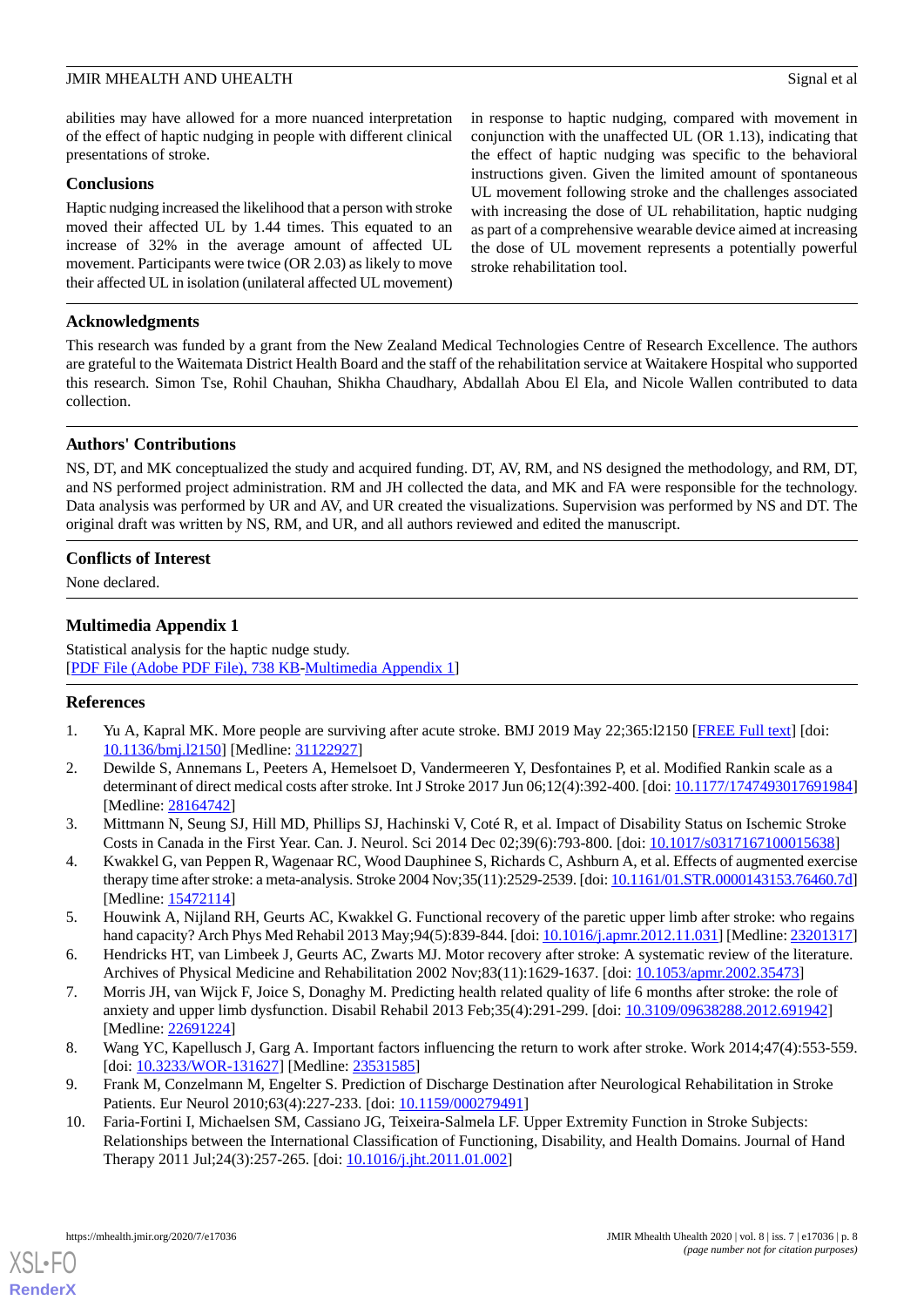- <span id="page-8-0"></span>11. Veerbeek JM, van Wegen E, van Peppen R, van der Wees PJ, Hendriks E, Rietberg M, et al. What is the evidence for physical therapy poststroke? A systematic review and meta-analysis. PLoS One 2014 Feb;9(2):e87987 [\[FREE Full text](http://dx.plos.org/10.1371/journal.pone.0087987)] [doi: [10.1371/journal.pone.0087987\]](http://dx.doi.org/10.1371/journal.pone.0087987) [Medline: [24505342\]](http://www.ncbi.nlm.nih.gov/entrez/query.fcgi?cmd=Retrieve&db=PubMed&list_uids=24505342&dopt=Abstract)
- <span id="page-8-1"></span>12. Schneider EJ, Lannin NA, Ada L, Schmidt J. Increasing the amount of usual rehabilitation improves activity after stroke: a systematic review. J Physiother 2016 Oct;62(4):182-187 [\[FREE Full text\]](https://linkinghub.elsevier.com/retrieve/pii/S1836-9553(16)30056-X) [doi: [10.1016/j.jphys.2016.08.006](http://dx.doi.org/10.1016/j.jphys.2016.08.006)] [Medline: [27637769](http://www.ncbi.nlm.nih.gov/entrez/query.fcgi?cmd=Retrieve&db=PubMed&list_uids=27637769&dopt=Abstract)]
- <span id="page-8-2"></span>13. Lohse KR, Lang CE, Boyd LA. Is More Better? Using Metadata to Explore Dose–Response Relationships in Stroke Rehabilitation. Stroke 2014 Jul;45(7):2053-2058. [doi: [10.1161/strokeaha.114.004695](http://dx.doi.org/10.1161/strokeaha.114.004695)]
- <span id="page-8-3"></span>14. Wattchow KA, McDonnell MN, Hillier SL. Rehabilitation Interventions for Upper Limb Function in the First Four Weeks Following Stroke: A Systematic Review and Meta-Analysis of the Evidence. Archives of Physical Medicine and Rehabilitation 2018 Feb;99(2):367-382. [doi: [10.1016/j.apmr.2017.06.014](http://dx.doi.org/10.1016/j.apmr.2017.06.014)]
- <span id="page-8-4"></span>15. Hayward KS, Brauer SG. Dose of arm activity training during acute and subacute rehabilitation post stroke: a systematic review of the literature. Clin Rehabil 2015 Dec;29(12):1234-1243. [doi: [10.1177/0269215514565395\]](http://dx.doi.org/10.1177/0269215514565395) [Medline: [25568073\]](http://www.ncbi.nlm.nih.gov/entrez/query.fcgi?cmd=Retrieve&db=PubMed&list_uids=25568073&dopt=Abstract)
- <span id="page-8-5"></span>16. McLaren R, Signal N, Lord S, Taylor S, Henderson J, Taylor D. The volume and timing of upper limb movement in acute stroke rehabilitation: still room for improvement. Disability and Rehabilitation 2019 Apr 05:1-6. [doi: [10.1080/09638288.2019.1590471\]](http://dx.doi.org/10.1080/09638288.2019.1590471)
- <span id="page-8-9"></span>17. Crosbie JH, McNeill MDJ, Burke J, McDonough S. Utilising technology for rehabilitation of the upper limb following stroke: the Ulster experience. Physical Therapy Reviews 2013 Jul 19;14(5):336-347. [doi: [10.1179/108331909x12540993897892\]](http://dx.doi.org/10.1179/108331909x12540993897892)
- <span id="page-8-6"></span>18. Langan J, Subryan H, Nwogu I, Cavuoto L. Reported use of technology in stroke rehabilitation by physical and occupational therapists. Disability and Rehabilitation: Assistive Technology 2017 Aug 16;13(7):641-647. [doi: [10.1080/17483107.2017.1362043\]](http://dx.doi.org/10.1080/17483107.2017.1362043) [Medline: [28812386\]](http://www.ncbi.nlm.nih.gov/entrez/query.fcgi?cmd=Retrieve&db=PubMed&list_uids=28812386&dopt=Abstract)
- <span id="page-8-7"></span>19. Lam MY, Tatla SK, Lohse KR, Shirzad N, Hoens AM, Miller KJ, et al. Perceptions of Technology and Its Use for Therapeutic Application for Individuals With Hemiparesis: Findings From Adult and Pediatric Focus Groups. JMIR Rehabil Assist Technol 2015 Feb 10;2(1):e1 [[FREE Full text](https://rehab.jmir.org/2015/1/e1/)] [doi: [10.2196/rehab.3484\]](http://dx.doi.org/10.2196/rehab.3484) [Medline: [28582236\]](http://www.ncbi.nlm.nih.gov/entrez/query.fcgi?cmd=Retrieve&db=PubMed&list_uids=28582236&dopt=Abstract)
- <span id="page-8-10"></span><span id="page-8-8"></span>20. Aminov A, Rogers JM, Middleton S, Caeyenberghs K, Wilson PH. What do randomized controlled trials say about virtual rehabilitation in stroke? A systematic literature review and meta-analysis of upper-limb and cognitive outcomes. J NeuroEngineering Rehabil 2018 Mar 27;15(1). [doi: [10.1186/s12984-018-0370-2](http://dx.doi.org/10.1186/s12984-018-0370-2)]
- 21. Veerbeek JM, Langbroek-Amersfoort AC, van Wegen EEH, Meskers CGM, Kwakkel G. Effects of Robot-Assisted Therapy for the Upper Limb After Stroke. Neurorehabil Neural Repair 2016 Sep 24;31(2):107-121. [doi: [10.1177/1545968316666957\]](http://dx.doi.org/10.1177/1545968316666957)
- <span id="page-8-11"></span>22. Chen CC, Bode RK. Factors Influencing Therapists' Decision-Making in the Acceptance of New Technology Devices in Stroke Rehabilitation. American Journal of Physical Medicine & Rehabilitation 2011;90(5):415-425. [doi: [10.1097/phm.0b013e318214f5d8\]](http://dx.doi.org/10.1097/phm.0b013e318214f5d8)
- <span id="page-8-13"></span><span id="page-8-12"></span>23. Scott K, Signal N, Taylor D, Kayes N. Clinician's perspectives on what influences uptake of new technologies into rehabilitation practice. In: Design4Health. 2018 Presented at: 5th International Conference on Design4Health; 4th-6th September 2018; Sheffield, England URL:<https://research.shu.ac.uk/design4health/wp-content/uploads/2018/09/664.pdf>
- <span id="page-8-14"></span>24. Lemke M, Rodríguez Ramírez E, Robinson B, Signal N. Motivators and barriers to using information and communication technology in everyday life following stroke: a qualitative and video observation study. Disabil Rehabil 2019 Jan 27:1-9. [doi: [10.1080/09638288.2018.1543460](http://dx.doi.org/10.1080/09638288.2018.1543460)] [Medline: [30686063\]](http://www.ncbi.nlm.nih.gov/entrez/query.fcgi?cmd=Retrieve&db=PubMed&list_uids=30686063&dopt=Abstract)
- 25. Seo NJ, Arun KJ, Hur P, Crocher V, Motawar B, Lakshminarayanan K. Usability evaluation of low-cost virtual reality hand and arm rehabilitation games. J Rehabil Res Dev 2016;53(3):321-334 [[FREE Full text\]](http://www.rehab.research.va.gov/jour/2016/533/pdf/JRRD-2015-03-0045.pdf) [doi: [10.1682/JRRD.2015.03.0045\]](http://dx.doi.org/10.1682/JRRD.2015.03.0045) [Medline: [27271199\]](http://www.ncbi.nlm.nih.gov/entrez/query.fcgi?cmd=Retrieve&db=PubMed&list_uids=27271199&dopt=Abstract)
- <span id="page-8-15"></span>26. Kanai M, Izawa KP, Kobayashi M, Onishi A, Kubo H, Nozoe M, et al. Effect of accelerometer-based feedback on physical activity in hospitalized patients with ischemic stroke: a randomized controlled trial. Clin Rehabil 2018 Feb 05;32(8):1047-1056. [doi: [10.1177/0269215518755841\]](http://dx.doi.org/10.1177/0269215518755841)
- <span id="page-8-16"></span>27. Grau-Pellicer M, Lalanza J, Jovell-Fernández E, Capdevila L. Impact of mHealth technology on adherence to healthy PA after stroke: a randomized study. Topics in Stroke Rehabilitation 2019 Dec 02;27(5):354-368. [doi: [10.1080/10749357.2019.1691816\]](http://dx.doi.org/10.1080/10749357.2019.1691816)
- <span id="page-8-17"></span>28. Atkins A, Cannell J, Barr C. Pedometers alone do not increase mobility in inpatient rehabilitation: a randomized controlled trial. Clin Rehabil 2019 Apr 08;33(8):1382-1390. [doi: [10.1177/0269215519838312\]](http://dx.doi.org/10.1177/0269215519838312)
- <span id="page-8-18"></span>29. Hassett L, van den Berg M, Lindley RI, Crotty M, McCluskey A, van der Ploeg HP, et al. Digitally enabled aged care and neurological rehabilitation to enhance outcomes with Activity and MObility UsiNg Technology (AMOUNT) in Australia: A randomised controlled trial. PLoS Med 2020 Feb 18;17(2):e1003029. [doi: [10.1371/journal.pmed.1003029](http://dx.doi.org/10.1371/journal.pmed.1003029)]
- 30. Da-Silva RH, van Wijck F, Shaw L, Rodgers H, Balaam M, Brkic L, et al. Prompting arm activity after stroke: A clinical proof of concept study of wrist-worn accelerometers with a vibrating alert function. J Rehabil Assist Technol Eng 2018;5:2055668318761524 [[FREE Full text](http://europepmc.org/abstract/MED/31191927)] [doi: [10.1177/2055668318761524\]](http://dx.doi.org/10.1177/2055668318761524) [Medline: [31191927\]](http://www.ncbi.nlm.nih.gov/entrez/query.fcgi?cmd=Retrieve&db=PubMed&list_uids=31191927&dopt=Abstract)
- 31. Da-Silva RH, Moore SA, Rodgers H, Shaw L, Sutcliffe L, van Wijck F, et al. Wristband Accelerometers to motiVate arm Exercises after Stroke (WAVES): a pilot randomized controlled trial. Clin Rehabil 2019 Mar 07;33(8):1391-1403. [doi: [10.1177/0269215519834720\]](http://dx.doi.org/10.1177/0269215519834720)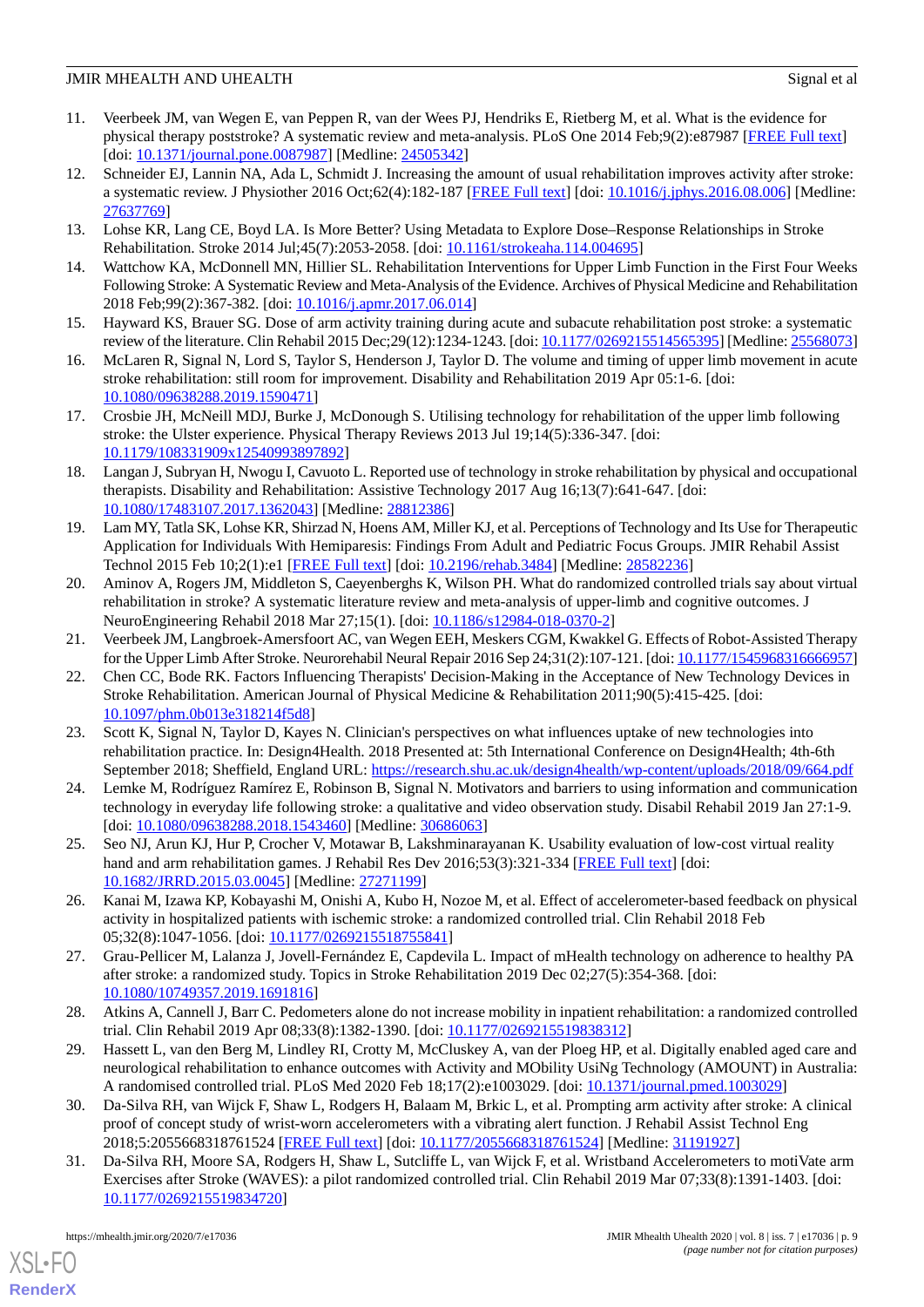- <span id="page-9-0"></span>32. Wei WXJ, Fong KNK, Chung RCK, Myint JMWW, Cheung HKY, Chow ESL. Utility of a unilateral accelerometer for monitoring upper extremity use in subacute stroke patients after discharge from hospital. Assistive Technology 2018 Jan 25;31(4):193-198. [doi: [10.1080/10400435.2017.1414085\]](http://dx.doi.org/10.1080/10400435.2017.1414085)
- <span id="page-9-13"></span><span id="page-9-1"></span>33. Chin LF, Hayward KS, Soh AJA, Tan CM, Wong CJR, Loh JW, et al. An accelerometry and observational study to quantify upper limb use after stroke during inpatient rehabilitation. Physiother Res Int 2019 May 16;24(4). [doi: [10.1002/pri.1784](http://dx.doi.org/10.1002/pri.1784)]
- 34. Parker J, Powell L, Heller B, Schweiss E, Mawson S. Upper limb activity in chronic post-stroke survivors: A comparison of accelerometry data with the Action Research Arm Test (ARAT). Annals of Physical and Rehabilitation Medicine 2018 Jul;61:e187. [doi: [10.1016/j.rehab.2018.05.430](http://dx.doi.org/10.1016/j.rehab.2018.05.430)]
- <span id="page-9-19"></span><span id="page-9-2"></span>35. Sullivan AN, Lachman ME. Behavior Change with Fitness Technology in Sedentary Adults: A Review of the Evidence for Increasing Physical Activity. Front Public Health 2016;4:289 [[FREE Full text](https://dx.doi.org/10.3389/fpubh.2016.00289)] [doi: [10.3389/fpubh.2016.00289](http://dx.doi.org/10.3389/fpubh.2016.00289)] [Medline: [28123997](http://www.ncbi.nlm.nih.gov/entrez/query.fcgi?cmd=Retrieve&db=PubMed&list_uids=28123997&dopt=Abstract)]
- 36. Rupp MA, Michaelis JR, McConnell DS, Smither JA. The role of individual differences on perceptions of wearable fitness device trust, usability, and motivational impact. Applied Ergonomics 2018 Jul;70:77-87. [doi: [10.1016/j.apergo.2018.02.005](http://dx.doi.org/10.1016/j.apergo.2018.02.005)]
- 37. Lyons EJ, Swartz MC, Lewis ZH, Martinez E, Jennings K. Feasibility and Acceptability of a Wearable Technology Physical Activity Intervention With Telephone Counseling for Mid-Aged and Older Adults: A Randomized Controlled Pilot Trial. JMIR Mhealth Uhealth 2017 Mar 06;5(3):e28 [[FREE Full text](http://mhealth.jmir.org/2017/3/e28/)] [doi: [10.2196/mhealth.6967\]](http://dx.doi.org/10.2196/mhealth.6967) [Medline: [28264796](http://www.ncbi.nlm.nih.gov/entrez/query.fcgi?cmd=Retrieve&db=PubMed&list_uids=28264796&dopt=Abstract)]
- <span id="page-9-3"></span>38. Orme MW, Weedon AE, Saukko PM, Esliger DW, Morgan MD, Steiner MC, et al. Findings of the Chronic Obstructive Pulmonary Disease-Sitting and Exacerbations Trial (COPD-SEAT) in Reducing Sedentary Time Using Wearable and Mobile Technologies With Educational Support: Randomized Controlled Feasibility Trial. JMIR Mhealth Uhealth 2018 Apr 11;6(4):e84. [doi: [10.2196/mhealth.9398\]](http://dx.doi.org/10.2196/mhealth.9398)
- <span id="page-9-4"></span>39. Sloan RA, Kim Y, Sahasranaman A, Müller-Riemenschneider F, Biddle SJH, Finkelstein EA. The influence of a consumer-wearable activity tracker on sedentary time and prolonged sedentary bouts: secondary analysis of a randomized controlled trial. BMC Res Notes 2018 Mar 22;11(1). [doi: [10.1186/s13104-018-3306-9](http://dx.doi.org/10.1186/s13104-018-3306-9)]
- <span id="page-9-5"></span>40. Finn L, Ramasamy R, Dukes C, Scott J. Using WatchMinder to Increase the On-Task Behavior of Students with Autism Spectrum Disorder. J Autism Dev Disord 2015 May;45(5):1408-1418. [doi: [10.1007/s10803-014-2300-x\]](http://dx.doi.org/10.1007/s10803-014-2300-x) [Medline: [25377769](http://www.ncbi.nlm.nih.gov/entrez/query.fcgi?cmd=Retrieve&db=PubMed&list_uids=25377769&dopt=Abstract)]
- <span id="page-9-6"></span>41. Dvorkin AY, Ramaiya M, Larson EB, Zollman FS, Hsu N, Pacini S, et al. A "virtually minimal" visuo-haptic training of attention in severe traumatic brain injury. J NeuroEngineering Rehabil 2013;10(1):92. [doi: [10.1186/1743-0003-10-92\]](http://dx.doi.org/10.1186/1743-0003-10-92)
- <span id="page-9-7"></span>42. Ezeugwu VE, Manns PJ. The Feasibility and Longitudinal Effects of a Home-Based Sedentary Behavior Change Intervention After Stroke. Archives of Physical Medicine and Rehabilitation 2018 Dec;99(12):2540-2547. [doi: [10.1016/j.apmr.2018.06.014\]](http://dx.doi.org/10.1016/j.apmr.2018.06.014)
- <span id="page-9-9"></span><span id="page-9-8"></span>43. Fong KNK, Yang NYH, Chan MKL, Chan DYL, Lau AFC, Chan DYW, et al. Combined effects of sensory cueing and limb activation on unilateral neglect in subacute left hemiplegic stroke patients: a randomized controlled pilot study. Clin Rehabil 2013 Jul;27(7):628-637. [doi: [10.1177/0269215512471959](http://dx.doi.org/10.1177/0269215512471959)] [Medline: [23405025](http://www.ncbi.nlm.nih.gov/entrez/query.fcgi?cmd=Retrieve&db=PubMed&list_uids=23405025&dopt=Abstract)]
- <span id="page-9-10"></span>44. Bamford J, Sandercock P, Dennis M, Warlow C, Burn J. Classification and natural history of clinically identifiable subtypes of cerebral infarction. The Lancet 1991 Jun;337(8756):1521-1526. [doi: [10.1016/0140-6736\(91\)93206-o\]](http://dx.doi.org/10.1016/0140-6736(91)93206-o)
- <span id="page-9-11"></span>45. Bernhardt J, Chan J, Nicola I, Collier JM. Little therapy, little physical activity: rehabilitation within the first 14 days of organized stroke unit care. J Rehabil Med 2007 Jan;39(1):43-48 [[FREE Full text](https://www.medicaljournals.se/jrm/content/abstract/10.2340/16501977-0013)] [doi: [10.2340/16501977-0013\]](http://dx.doi.org/10.2340/16501977-0013) [Medline: [17225037](http://www.ncbi.nlm.nih.gov/entrez/query.fcgi?cmd=Retrieve&db=PubMed&list_uids=17225037&dopt=Abstract)]
- <span id="page-9-12"></span>46. Bernhardt J, Chitravas N, Meslo IL, Thrift AG, Indredavik B. Not all stroke units are the same: a comparison of physical activity patterns in Melbourne, Australia, and Trondheim, Norway. Stroke 2008 Jul;39(7):2059-2065. [doi: [10.1161/STROKEAHA.107.507160\]](http://dx.doi.org/10.1161/STROKEAHA.107.507160) [Medline: [18451351\]](http://www.ncbi.nlm.nih.gov/entrez/query.fcgi?cmd=Retrieve&db=PubMed&list_uids=18451351&dopt=Abstract)
- <span id="page-9-15"></span><span id="page-9-14"></span>47. Bates D, Mächler M, Bolker B, Walker S. Fitting Linear Mixed-Effects Models Using. J. Stat. Soft 2015;67(1). [doi: [10.18637/jss.v067.i01](http://dx.doi.org/10.18637/jss.v067.i01)]
- 48. R Core Team. R: A language and environment for statistical computing. In: R Foundation for Statistical Computing. Vienna, Austria: R Foundation for Statistical Computing; 2013.
- <span id="page-9-16"></span>49. Hayward KS, Eng JJ, Boyd LA, Lakhani B, Bernhardt J, Lang CE. Exploring the Role of Accelerometers in the Measurement of Real World Upper-Limb Use After Stroke. Brain Impairment 2015 Nov 10;17(1):16-33. [doi: [10.1017/brimp.2015.21](http://dx.doi.org/10.1017/brimp.2015.21)]
- <span id="page-9-17"></span>50. Bayley MT, Hurdowar A, Richards CL, Korner-Bitensky N, Wood-Dauphinee S, Eng JJ, et al. Barriers to implementation of stroke rehabilitation evidence: findings from a multi-site pilot project. Disability and Rehabilitation 2012 May 28;34(19):1633-1638. [doi: [10.3109/09638288.2012.656790\]](http://dx.doi.org/10.3109/09638288.2012.656790)
- <span id="page-9-18"></span>51. Dobkin BH, Plummer-D'Amato P, Elashoff R, Lee J, SIRROWS Group. International randomized clinical trial, stroke inpatient rehabilitation with reinforcement of walking speed (SIRROWS), improves outcomes. Neurorehabil Neural Repair 2010;24(3):235-242 [[FREE Full text](http://europepmc.org/abstract/MED/20164411)] [doi: [10.1177/1545968309357558\]](http://dx.doi.org/10.1177/1545968309357558) [Medline: [20164411\]](http://www.ncbi.nlm.nih.gov/entrez/query.fcgi?cmd=Retrieve&db=PubMed&list_uids=20164411&dopt=Abstract)
- 52. Wang Q, Markopoulos P, Yu B, Chen W, Timmermans A. Interactive wearable systems for upper body rehabilitation: a systematic review. J Neuroeng Rehabil 2017 Dec 11;14(1):20 [\[FREE Full text\]](https://jneuroengrehab.biomedcentral.com/articles/10.1186/s12984-017-0229-y) [doi: [10.1186/s12984-017-0229-y\]](http://dx.doi.org/10.1186/s12984-017-0229-y) [Medline: [28284228](http://www.ncbi.nlm.nih.gov/entrez/query.fcgi?cmd=Retrieve&db=PubMed&list_uids=28284228&dopt=Abstract)]
- 53. Dunton GF. Ecological Momentary Assessment in Physical Activity Research. Exerc Sport Sci Rev 2017 Dec;45(1):48-54 [[FREE Full text](http://europepmc.org/abstract/MED/27741022)] [doi: [10.1249/JES.0000000000000092\]](http://dx.doi.org/10.1249/JES.0000000000000092) [Medline: [27741022\]](http://www.ncbi.nlm.nih.gov/entrez/query.fcgi?cmd=Retrieve&db=PubMed&list_uids=27741022&dopt=Abstract)

 $XS$  • FO **[RenderX](http://www.renderx.com/)**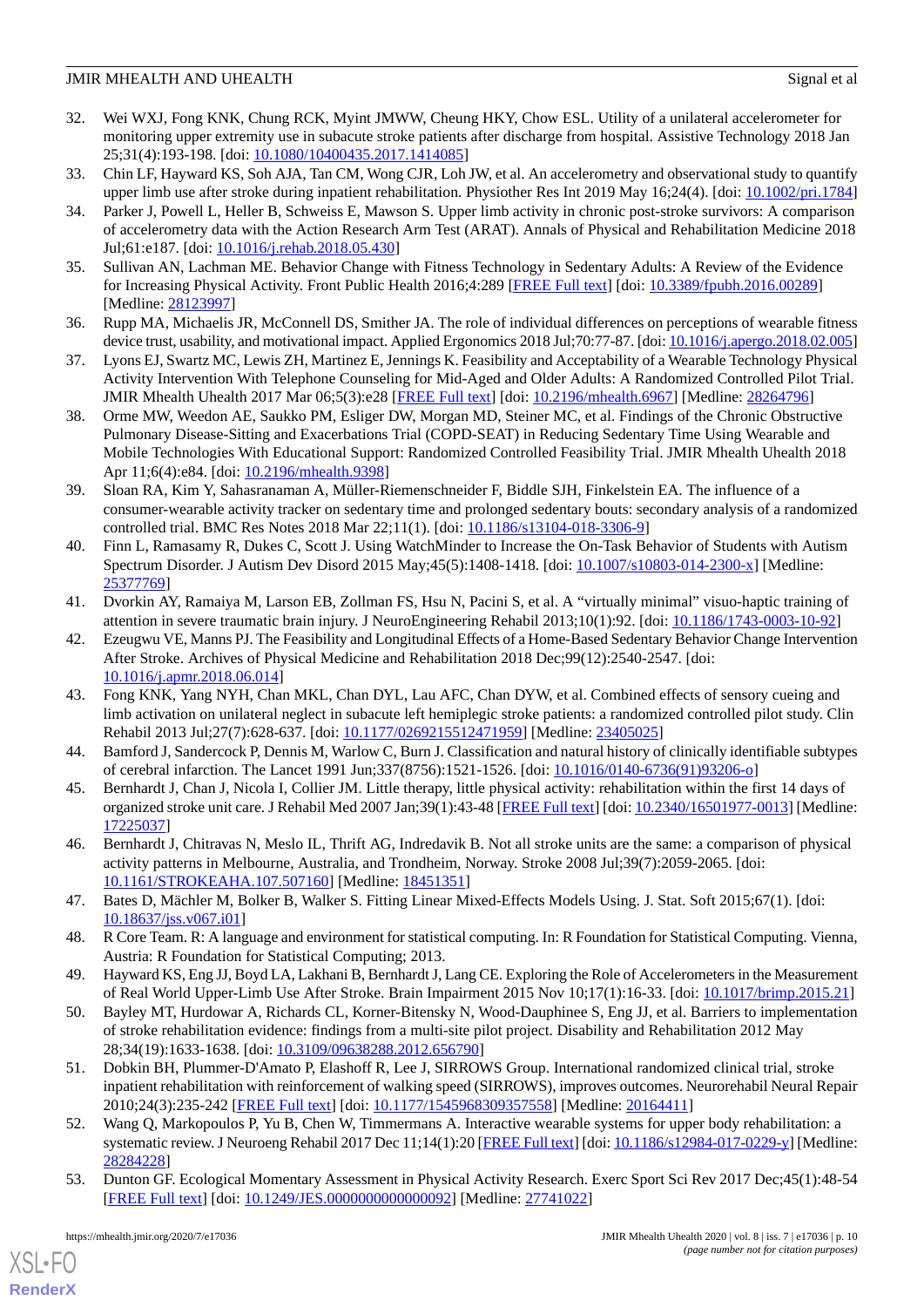- <span id="page-10-0"></span>54. Jochumsen M, Rovsing C, Rovsing H, Cremoux S, Signal N, Allen K, et al. Quantification of Movement-Related EEG Correlates Associated with Motor Training: A Study on Movement-Related Cortical Potentials and Sensorimotor Rhythms. Front Hum Neurosci 2017;11:604 [\[FREE Full text\]](https://doi.org/10.3389/fnhum.2017.00604) [doi: [10.3389/fnhum.2017.00604](http://dx.doi.org/10.3389/fnhum.2017.00604)] [Medline: [29375337\]](http://www.ncbi.nlm.nih.gov/entrez/query.fcgi?cmd=Retrieve&db=PubMed&list_uids=29375337&dopt=Abstract)
- <span id="page-10-1"></span>55. Michie S, Ashford S, Sniehotta FF, Dombrowski SU, Bishop A, French DP. A refined taxonomy of behaviour change techniques to help people change their physical activity and healthy eating behaviours: the CALO-RE taxonomy. Psychol Health 2011 Nov;26(11):1479-1498. [doi: [10.1080/08870446.2010.540664\]](http://dx.doi.org/10.1080/08870446.2010.540664) [Medline: [21678185](http://www.ncbi.nlm.nih.gov/entrez/query.fcgi?cmd=Retrieve&db=PubMed&list_uids=21678185&dopt=Abstract)]
- <span id="page-10-3"></span><span id="page-10-2"></span>56. Matthews J, Win KT, Oinas-Kukkonen H, Freeman M. Persuasive Technology in Mobile Applications Promoting Physical Activity: a Systematic Review. J Med Syst 2016 Mar;40(3):72. [doi: [10.1007/s10916-015-0425-x\]](http://dx.doi.org/10.1007/s10916-015-0425-x) [Medline: [26748792\]](http://www.ncbi.nlm.nih.gov/entrez/query.fcgi?cmd=Retrieve&db=PubMed&list_uids=26748792&dopt=Abstract)
- <span id="page-10-4"></span>57. Mercer K, Li M, Giangregorio L, Burns C, Grindrod K. Behavior Change Techniques Present in Wearable Activity Trackers: A Critical Analysis. JMIR Mhealth Uhealth 2016;4(2):e40 [\[FREE Full text\]](http://mhealth.jmir.org/2016/2/e40/) [doi: [10.2196/mhealth.4461](http://dx.doi.org/10.2196/mhealth.4461)] [Medline: [27122452](http://www.ncbi.nlm.nih.gov/entrez/query.fcgi?cmd=Retrieve&db=PubMed&list_uids=27122452&dopt=Abstract)]
- <span id="page-10-5"></span>58. Abedtash H, Holden R. Systematic review of the effectiveness of health-related behavioral interventions using portable activity sensing devices (PASDs). J Am Med Inform Assoc 2017 Sep 01;24(5):1002-1013 [\[FREE Full text](http://europepmc.org/abstract/MED/28339620)] [doi: [10.1093/jamia/ocx006](http://dx.doi.org/10.1093/jamia/ocx006)] [Medline: [28339620](http://www.ncbi.nlm.nih.gov/entrez/query.fcgi?cmd=Retrieve&db=PubMed&list_uids=28339620&dopt=Abstract)]
- <span id="page-10-6"></span>59. Zhao J, Freeman B, Li M. Can Mobile Phone Apps Influence People's Health Behavior Change? An Evidence Review. J Med Internet Res 2016 Oct 31;18(11):e287 [\[FREE Full text\]](http://www.jmir.org/2016/11/e287/) [doi: [10.2196/jmir.5692\]](http://dx.doi.org/10.2196/jmir.5692) [Medline: [27806926\]](http://www.ncbi.nlm.nih.gov/entrez/query.fcgi?cmd=Retrieve&db=PubMed&list_uids=27806926&dopt=Abstract)
- <span id="page-10-7"></span>60. Micallef N, Baillie L, Uzor S. Time to Exercise! An aide memoire stroke app for post stroke arm rehabilitation. In: Proceedings of 18th International Conference on Human-Computer Interaction with Mobile Devices and Services. 2016 Presented at: 8th International Conference on Human-Computer Interaction with Mobile Devices and Services; 2016; Florence, Italy p. 6-9.
- <span id="page-10-8"></span>61. Held JPO, Luft AR, Veerbeek JM. Encouragement-Induced Real-World Upper Limb Use after Stroke by a Tracking and Feedback Device: A Study Protocol for a Multi-Center, Assessor-Blinded, Randomized Controlled Trial. Front. Neurol 2018 Jan 25;9. [doi: [10.3389/fneur.2018.00013\]](http://dx.doi.org/10.3389/fneur.2018.00013)
- <span id="page-10-9"></span>62. Hartman SJ, Nelson SH, Weiner LS. Patterns of Fitbit Use and Activity Levels Throughout a Physical Activity Intervention: Exploratory Analysis from a Randomized Controlled Trial. JMIR Mhealth Uhealth 2018 Feb 05;6(2):e29 [[FREE Full text](http://mhealth.jmir.org/2018/2/e29/)] [doi: [10.2196/mhealth.8503\]](http://dx.doi.org/10.2196/mhealth.8503) [Medline: [29402761\]](http://www.ncbi.nlm.nih.gov/entrez/query.fcgi?cmd=Retrieve&db=PubMed&list_uids=29402761&dopt=Abstract)
- 63. Kirk MA, Amiri M, Pirbaglou M, Ritvo P. Wearable Technology and Physical Activity Behavior Change in Adults With Chronic Cardiometabolic Disease: A Systematic Review and Meta-Analysis. Am J Health Promot 2019 Jun;33(5):778-791. [doi: [10.1177/0890117118816278](http://dx.doi.org/10.1177/0890117118816278)] [Medline: [30586996\]](http://www.ncbi.nlm.nih.gov/entrez/query.fcgi?cmd=Retrieve&db=PubMed&list_uids=30586996&dopt=Abstract)

# **Abbreviations**

**AU:** unilateral affected upper limb movement. **AUL:** affected upper limb. **BiL:** bilateral limb movement. **BiM:** bimanual movement. **LACS-H:** lacunar circulation syndrome hemorrhagic. **LACS-I:** lacunar circulation syndrome ischemic. **OR:** odds ratio. PACS-H: partial anterior circulation syndrome hemorrhagic. **PACS-I:** partial anterior circulation syndrome ischemic. **POCS-I:** posterior circulation syndrome ischemic. **TACS-I:** total anterior circulation syndrome ischemic. **UL:** upper limb.

*Edited by G Eysenbach; submitted 12.11.19; peer-reviewed by M Whelan, K Ng, N Cecilia; comments to author 10.01.20; revised version received 15.03.20; accepted 13.05.20; published 29.07.20*

*Please cite as: Signal NEJ, McLaren R, Rashid U, Vandal A, King M, Almesfer F, Henderson J, Taylor D Haptic Nudges Increase Affected Upper Limb Movement During Inpatient Stroke Rehabilitation: Multiple-Period Randomized Crossover Study JMIR Mhealth Uhealth 2020;8(7):e17036 URL: <https://mhealth.jmir.org/2020/7/e17036> doi: [10.2196/17036](http://dx.doi.org/10.2196/17036) PMID:*